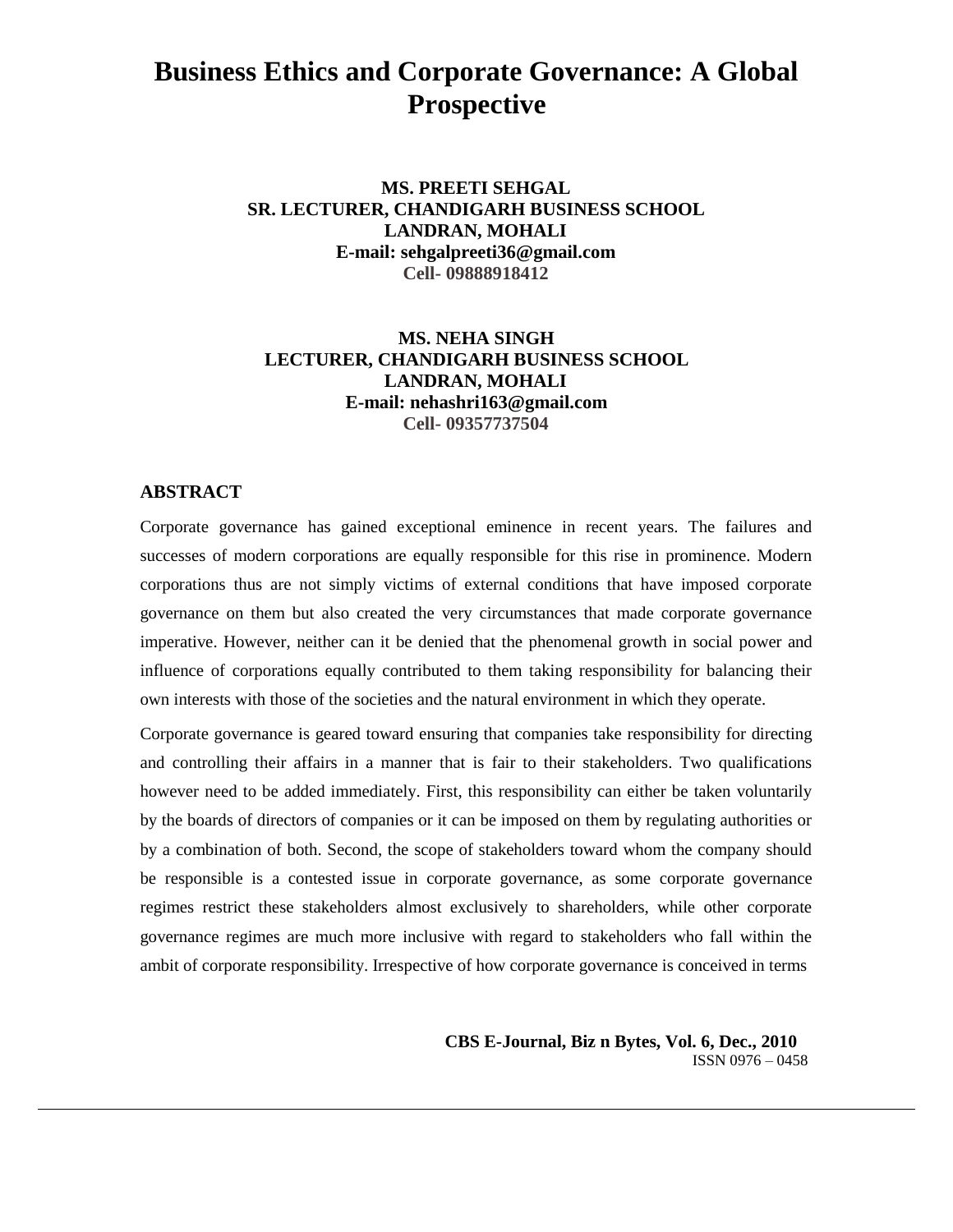of these two qualifications, it still has a distinct ethical character. This ethical character is reflected in the fact that corporate governance requires companies to take responsibility for their

impact on societies and on their stakeholders. The research paper intended to gauge what the impact of recent corporate governance reforms are on the role and eminence of business ethics in companies. This research paper helps to get a global perspective on the relation between business ethics and corporate governance, the world was divided into six regions, namely, Africa, Asia-Pacific, Europe, Japan, Latin America, and North America. It therefore is not surprising that the rise in prominence of corporate governance coincided with a rise in prominence of business ethics. With this paper, we are highlighting the different models of Corporate Governance and what are the most prominent differences between these models, the extent of stakeholder engagement, who are the stakeholders that they have to engage with, and the role of business ethics in corporate governance.

#### **Keywords: - Corporate Governance, Business Ethics, Global Perspective**

## **INTRODUCTION**

It is known fact that vital needs of success of any organization lingers on its ability to mobilize and utilize all kinds of resources to meet the objectives clearly set as part of the planning process. Managing well depends on internal and external factors, the latter include availability, cost effectiveness; technological advancement. Increasingly, revelations of deterioration in quality and transparency, have called for adoption of internationally accepted Best Practices'. The acceptance of the concept gave rise of \_Corporate Governance'. \_Corporate Governance' encompasses commitment to values and to ethical business conduct to maximize shareholder values on a sustainable basis, while ensuring fairness to all stakeholders including customers, employees, and investors, vendors, Government and society at large. Corporate Governance is the system by which companies are directed and managed. It influences how the objectives of the company are set and achieved, how risk is monitored and assessed and how performance is optimized. Sound Corporate Governance is therefore critical to enhance and retain investors' trust. Corporate governance is about ethical conduct in business. Ethics is concerned with the code of values and principles that enables a person to choose between right and wrong, and therefore, select from alternative courses of action. Further, ethical dilemmas arise from conflicting interests of the parties involved. In this regard, managers make decisions based on a set of principles influenced by the values, context and culture of the organization.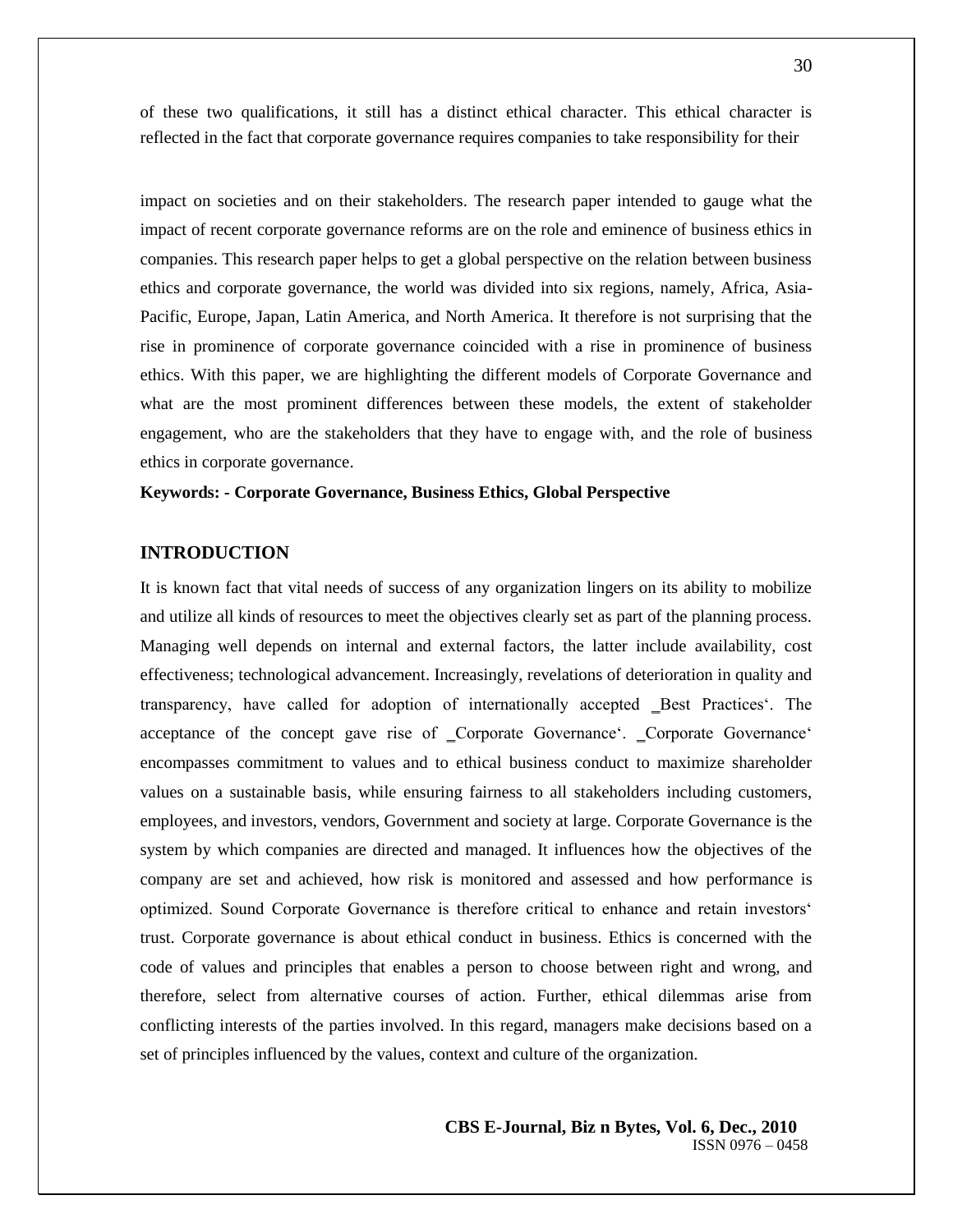Ethical leadership is good for business as the organization is seen to conduct its business in line with the expectations of all stakeholders. What constitutes good Corporate Governance will evolve with the changing circumstances of a company and must be tailored to meet these circumstances. There is therefore no one single model of Corporate Governance.

#### **Models of Corporate Governance**

The dominant model of corporate governance that emerges in these national codes is an inclusive model of corporate governance in which boards of directors are not merely accountable to shareholders but also responsible to all other stakeholders of the company. All the codes advocate a self-regulatory approach where companies are encouraged to adopt not only the letter but also the spirit of good corporate governance as best business practice. Although voluntary in nature, all these codes do emphasize the need for an adequate legal and regulatory framework. The codes thus deliberately focus on corporate governance at the enterprise level rather than on the regulatory level.

The inclusive model of corporate governance was first introduced on the **African continent** in 1994 in the first King Report on Corporate Governance in South Africa and has been further entrenched in the second King Report on Corporate Governance in 2002. In these national codes, a variety of motivations are offered for adopting an inclusive approach. These include the longterm sustainability of companies, respect for the local community and the society at large in which a company operates, and the need to earn a license to operate from all stakeholders of a corporation. This African value system is sometimes captured under the term *Ubuntu* that signifies among others a commitment to coexistence, consensus, and consultation. The African value system would render an exclusive focus on shareholders' interest.

The voluntary and self-regulatory nature of the corporate governance model that prevails in Africa also could be explained on a number of grounds. A first factor is the inadequate legal and regulatory framework for controlling corporate activity that is found in the majority of African countries. Given this deficiency, many national business communities almost have no other choice than starting the process of corporate governance reform in a voluntary and self-regulatory manner. The expectation often is that this approach will trigger corporate governance reforms on the regulatory and legal level as well. Another motivation for the voluntary nature of these models can be found in the need to broaden the scope of corporate governance reform. Given the small number of listed companies on the African continent and the prevalence of small and medium non listed enterprises as well as state owned enterprises, a mandatory corporate governance regime that only applies to listed companies would be inadequate and inappropriate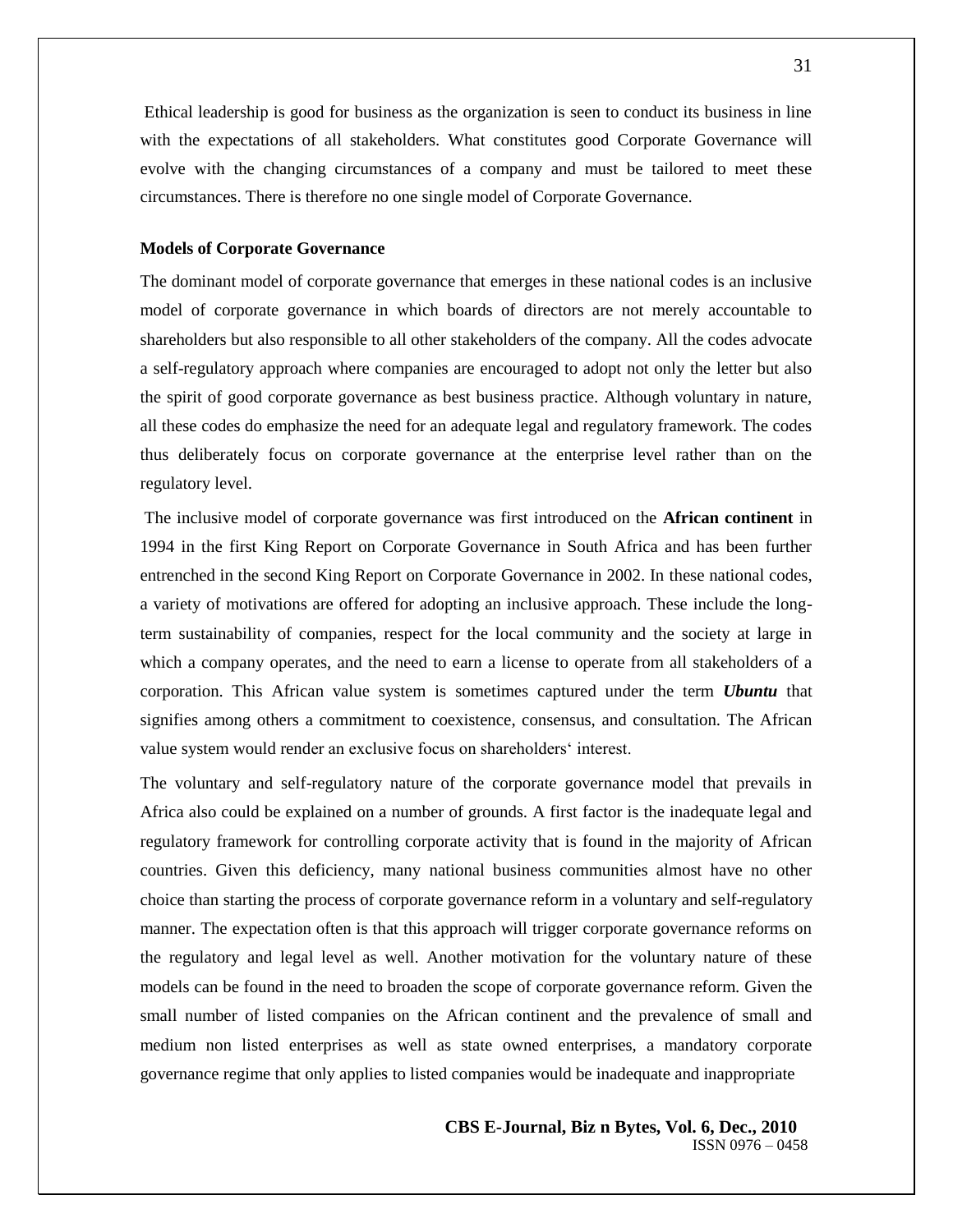as it would leave the vast majority of companies outside the ambit of corporate governance reform.

**Japanese companies** use a one-tier board system. All directors are elected at the shareholders' meeting, and the elected directors make up the board. Many directors in Japanese companies are former employees of the companies on whose boards they serve. The majority of members on the board tend to come from the ranks of the executive managers in the company. Many large companies have a board of company auditors. The auditors are elected at the shareholders' meeting and at least one of them must be from outside the company. According to Japanese Commercial Code, the board of auditors must monitor the management and report on their performance to the shareholders. A large number of outside directors and auditors are executives of other companies in the same group as the one on whose board they serve (Learmount, 2002). This gives rise to the phenomenon of cross-directorships. The Mitsubishi Group is an example of a company where this occurs.

The Japanese Commercial Code that was revised in 2003 enables Japanese companies to abolish the board of auditors system. Instead, it introduces a board committee system. The board committee system is made up of the audit committee, the nominating committee, and the remuneration committee. The majority of members of each committee have to be directors from outside the company. In 2004, about 70 companies, including Sony and Hitachi, adopted this model. This approach is called the separation of execution from auditing. Many large companies, including Toyota Motor, Matsushita Electric, and Canon, however, did not follow suit. Companies like Toyota Motor and Matsushita Electric chose a different method of corporate governance reform.

From the point of view of legal system, **Australia, Singapore, and India** are all common law jurisdictions in the sense that their legal foundations and principles are based on the English system, having been transplanted during the colonial era. The legal system in China, especially in relation to company law and corporate governance, has largely developed only in very recent times. At the same time, the three common law countries differ widely in their stage of economic development. In global survey we identify wide differences in respective populations and per capita wealth. China's legal and commercial institutions and practice have developed in the context of, and have been shaped by, the Communist Party and the prevalence of state-owned enterprises. To some extent, a similar history occurred in India that was also dominated by stateowned enterprises (SOE), even though to a lesser extent than China. Until recently, both these countries were largely closed to foreign investment but have opened up into globalization, an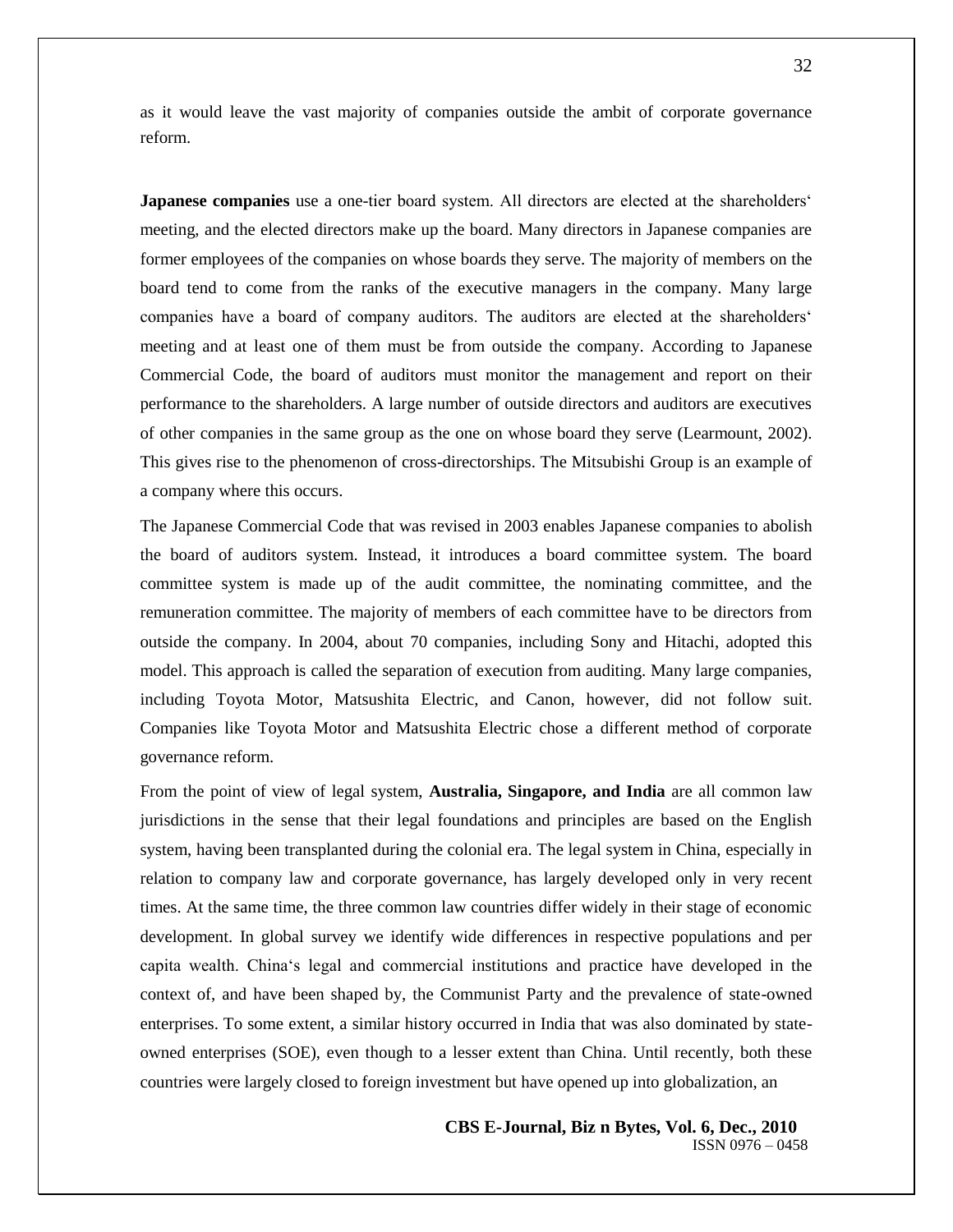inflow of direct foreign investment, and greater development of market economies. Australia and Singapore have longer histories of developing international market economies. Singapore's corporate governance is also based on the Anglo- American model but departs from this in

several important respects. Government involvement in the corporate sector is far greater than that usually associated with this corporate governance model. The government is a major shareholder in many large Singapore companies, and government controlled companies play a major role in many key industries. The CLSA Emerging Markets and the Asian Corporate Governance Association survey, CG Watch: Corporate Governance in Asia 2003 ranks several Asian markets by their corporate governance practices. China, India, and Singapore were ranked as follows:

| <b>Basis</b>                                                 | China | India | <b>Singapore</b> |
|--------------------------------------------------------------|-------|-------|------------------|
| <b>Rule and Regulations</b>                                  | 5.0   | 8.0   | 8.5              |
| Enforcement                                                  | 4.0   | 6.0   | 7.5              |
| Political and Regulatory environment                         | 5.0   | 6.0   | 6.0              |
| Institutional mechanisms and corporate governance<br>culture | 3.0   | 6.5   | 8.0              |
| <b>Country Score</b>                                         | 4.3   | 6.6   | 7.7              |

This survey did not include Australia. For comparative purposes, similar ratings for slightly different variables were determined by La Porta, Lopez-de-Silanes, Shleifer, and Vishny of 49 countries classified according to legal origin. The following ratings were given in relation to various aspects of enforcement of law for Australia, India, and Singapore: These tables indicate that in relation to several indicators of the corporate governance environment, rule of law, and enforcement Australia and Singapore rank relatively high. This accords with the central conclusions put forward by La Porta et al. (1996) that investor protection is generally greater in common law countries than in countries whose legal systems originated in France and, to a lesser extent, those stemming from the German model. Law enforcement is of higher quality in German and common law origin systems than in French origin models. The quality of law enforcement also bears a relationship to income per capita. Hence, law enforcement and transparency is relatively poor in China compared to Australia and Singapore. Financial institutions often allocate capital to non optimal uses. On the other hand, those countries such as Australia with good investor protection and adherence to high-quality accounting standards tend toward having low ownership concentrations. Australia, however, appears to have greater concentration of share ownership than in the United States and United Kingdom (Stapledon, 1999). Singapore appears to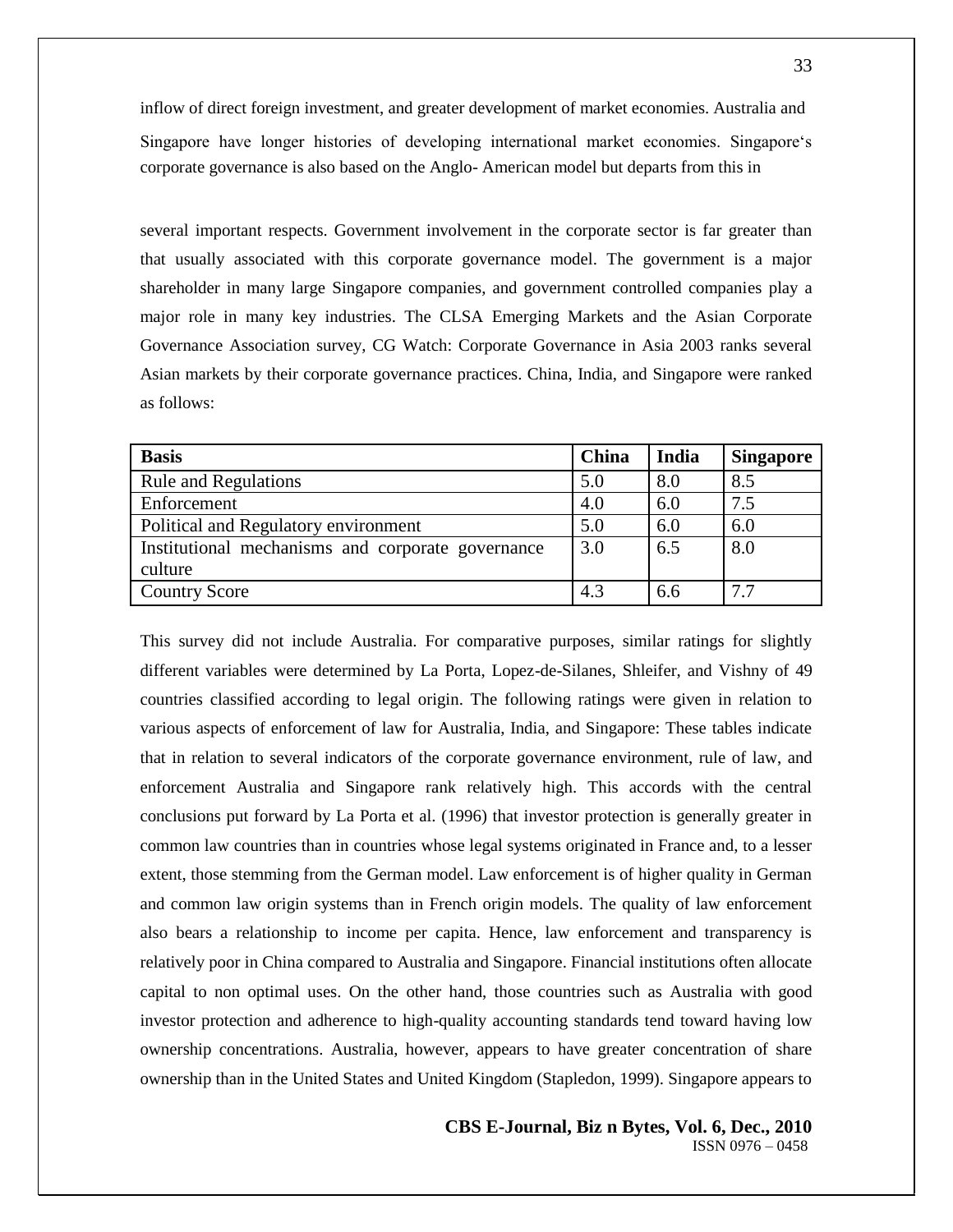depart from this generalization as it exhibits high ownership concentration despite high ranking in rule-of-law and accounting standards. This may be explained by the predominance of familycontrolled companies as well as heavy involvement of government in many listed companies.

## **Europe**

Corporate governance Codes that focus exclusively on the agency problem and pursue the maximization model offer no entry points whatsoever for a dimension of business ethics that goes beyond the honoring of contracts on the part of the managers. Corporate governance codes, on the other hand, which pursue the economizing or cooperation model, directly and immediately lead to the integration of questions of moral and social responsibility of firms and their engagement in terms of corporate citizenship. Most of the European states follow one of the latter two models. This assessment appears to be a good foundation for a practically applicable and theoretically interesting discussion of the notion of corporate governance.

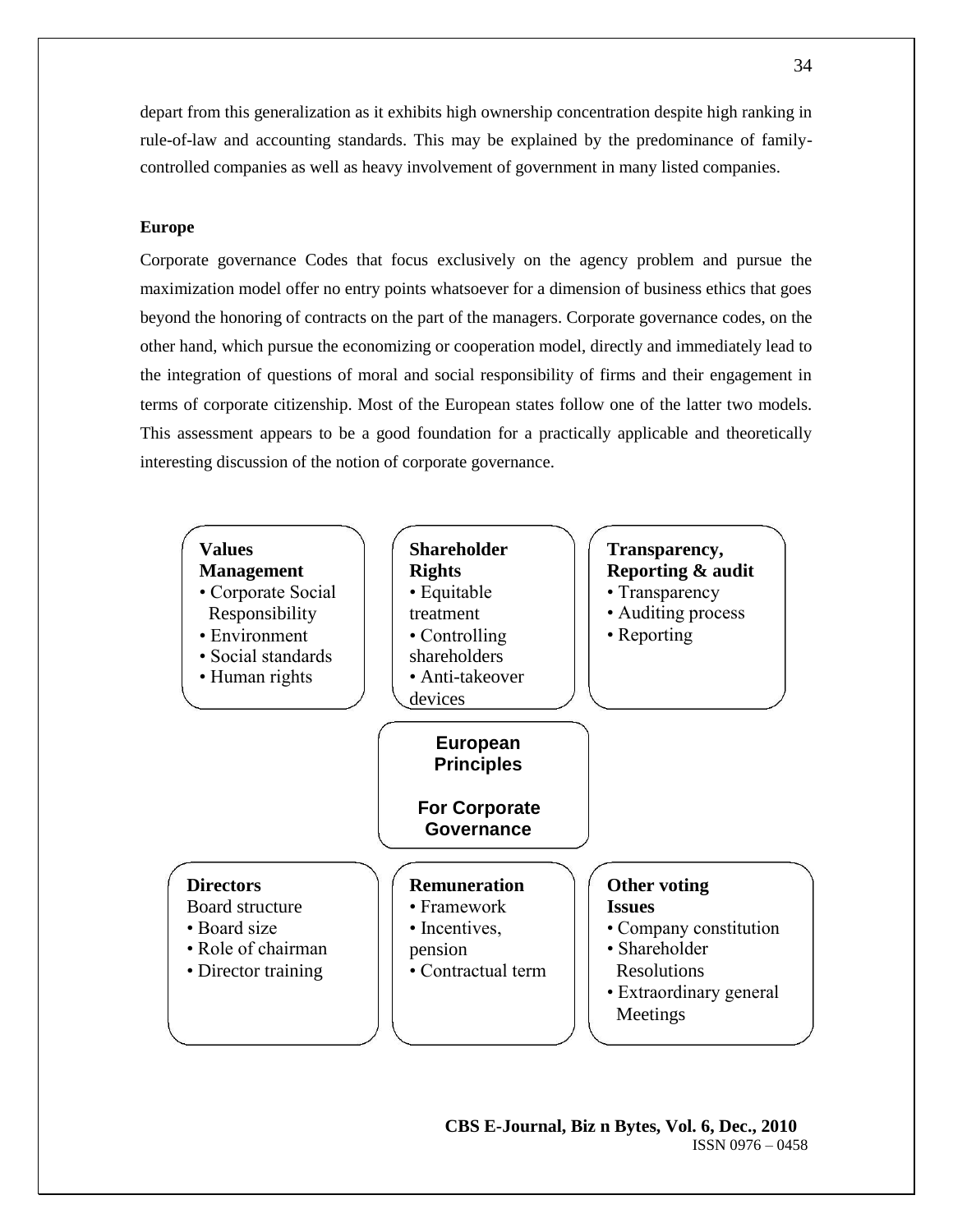It is obvious and beyond dispute that no broad agreement with such a definition of corporate governance exists in many countries and regions. The Anglo-Saxon countries and Switzerland, for instance, emphasize management control and the defensive aspects of monitoring. The Danish or Dutch, on the other hand, interpret corporate governance as effective stakeholder management. From such a perspective, monitoring and management control also have an important role to play.

They are, however, embedded in a conception of the firm that sees it as a part of the society at large, and that takes the interests of different stakeholders into consideration. These three different perspectives, based on different theoretical foundations, are mirrored in the European corporate governance codes. The *Swiss Code of Best Practice for Corporate Governance* for instance, refers exclusively to agency theory and the maximization model: ―Corporate\ Governance is the sum total of the principles focused on the interest of shareholders‖. Most European corporate governance codes do not refer to agency theory and its focus on shareholder interest. Rather, they focus either on the conflict of interests between shareholder and stakeholder, or the conflict of interests between the firm as a legal and moral actor in it and the stakeholders (including shareholders, which might be identified as the crucial stakeholders). Further research is needed on the issue. It should perhaps not go unnoticed that stakeholder approaches and approaches focused on the firm do, of course, mention the paramount importance of shareholder interest—while approaches focused exclusively on shareholders do no mention stakeholders and their interest at all.

#### **The extent of stakeholder engagement and ethics guidelines**

In **Africa,** there should be regular engagements with stakeholders. Engagement with shareholders is being effected through the regular channels of communication that exist in the annual general meeting and through regular disclosure of financial reports. In the case of non shareholding stakeholders, more or less all reports propose an outline of what stakeholder engagement should entail. The process should commence with the identification of stakeholders, and then policy should be formulated for how a company will engage with its stakeholders.

The Zimbabwean code goes even further and recommends that a code of conduct should be developed for stakeholder engagement that will ensure that the rights of stakeholders are protected. In the codes of countries such as Uganda *(Manual on Corporate Governance and Codes of Conduct*) and Tanzania (Steering Committee on Corporate Governance in Tanzania, 2000), it is emphasized that the policy for stakeholder engagement should not only be developed by the company but also should be agreed on with the respective stakeholders of the company.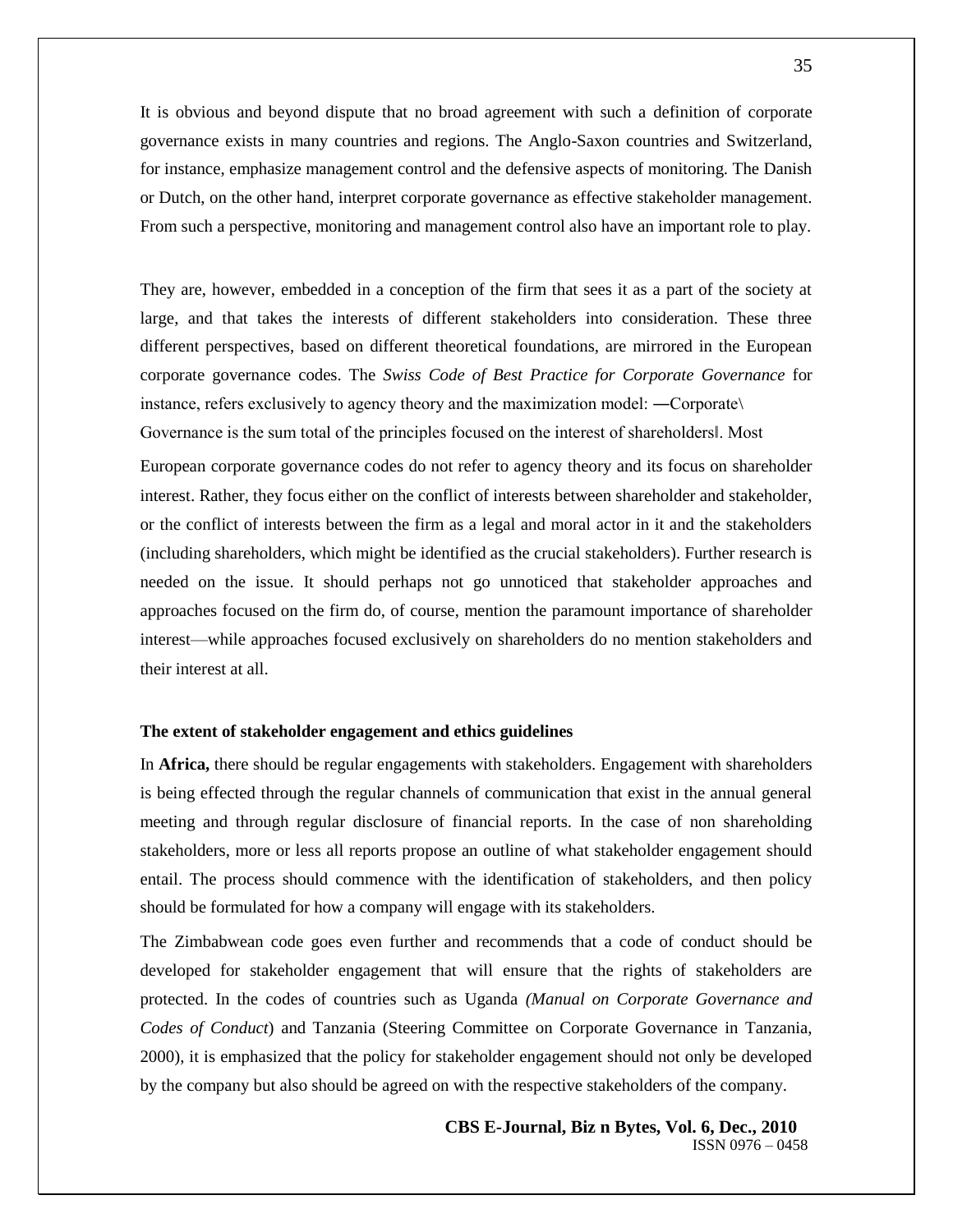The content of stakeholder engagement is generally described as an obligation to inform stakeholders on company performance. Although not much clarity is provided on the content of what should be communicated, it is clear that information on the financial and nonfinancial performance of companies should be disclosed. It is however widely emphasized that such communication and disclosure should be prompt, open, relevant, and transparent. Although the emphasis on stakeholder engagement is pervasive in all these reports, it lacks rigor and discipline. There are, however, a number of notable exceptions. In the Kenyan code, reference is made to establishing mechanisms for ensuring performance enhancing stakeholder participation. The second King Report for South Africa brings discipline into this process by recommending that companies should follow a triple bottom-line reporting and disclosure approach based on the AA1000 process standard and the Global Reporting Initiative (GRI) reporting principles. Adherence to these standards will ensure that stakeholders are not only informed but also their perceptions of the company being gauged.

Previously, banks and employees were considered to be the main stakeholders in **Japanese** companies (Kanda, 1997). Japanese companies are called the community firms (Inagami & Whittaker, 2005). Many of the large companies would hold equal shares of other large companies. This is referred to as cross-shareholdings. It was used as a measure to prevent takeovers. Within this system, banks would finance many companies that belong to the same group of cross-shareholdings. This created dependency by such a cross-shareholding group of the bank (Hoshi & Kashyap, 2001). Consequently, when the company faced financial difficulties, the bank would send its executives in to restructure and rescue the company.

More recently, the practice of cross-shareholdings has been decreasing, causing more Japanese companies to become vulnerable to takeover bids. The powerful position that banks were in with regard to companies is, however, changing as banks themselves were forced to restructure. This has resulted in banks becoming less likely to intervene in the affairs of the companies that they finance. New stakeholders like managers of pension funds and foreign investors, are at the same time becoming more influential. They do not shy away from opposing proposals and decisions by the CEOs of the companies in which they invest.

Hard work and personal sacrifices guaranteed them promotion, and they now expect similar behavior from their subordinates. This attitude will be perpetuated as long as the concept of lifetime employment prevails. Thus, employees are not encouraged to stand up for their own wants and rights.

Stakeholder engagement and business ethics concerns in the four countries are growing as corporations grapple with increasingly aware and influential stakeholders in Asia-Pacific.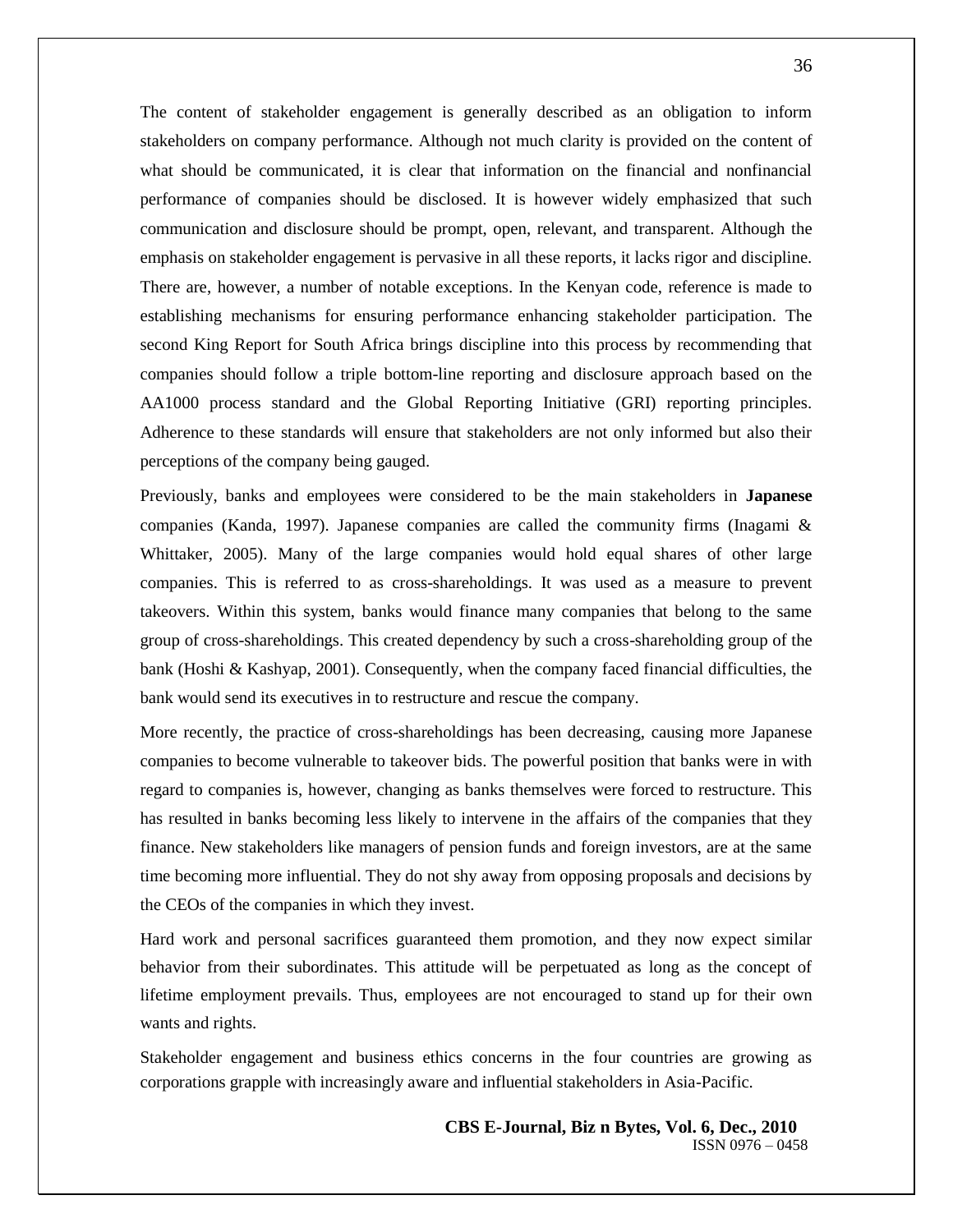However, before one engages too specifically in determining which groups are being the most influential, one needs to clarify the term *stakeholder* and how it is being used in this discussion. The concept of stakeholder engagement can be seen as the interaction of members of a number of groupings with the organization—those who have a direct economic relationship with the entity as well as those who have an indirect involvement and interest in the entity's activities.

A common list of stakeholders includes:-

#### 1. **Primary/Direct – financial investors**

□ Shareholder/security holders

**Example 3** Banks and other finance providers

#### 2. **Primary/Direct – other financial stakeholders**

**Employees - Management/Non Management** 

 $\Box$  Customers and suppliers

Directly involved government agencies such as the Taxation Office and regulators, ASIC, APRA and so on 3.

# **Indirect –Social**

 $\Box$  Local communities  $\Box$  Represented by local and state government agencies and lobby groups  $\Box$ Regional, national and global communities – represented by NGO's

## 4. **Indirect – Environmental**

Government agencies such as Environmental Protection Authorities and planning agencies.

Non-government bodies representing environmental interests – NGO's, research institutes, and so on.

This initial framework outlined above is used as a basis for the following review of current stakeholder engagement in the Asia-Pacific region. In Australia it is evident that a significant community of agencies, associations, and NGOs are involved with stakeholder engagement on behalf of financial investors. They can be identified in three groups as follows and include the following:

 $\Box$  Government bodies and authorities: Attorney General, Australian Competition and Consumer Commission (ACCC), National Competition Council, Reserve Bank, ASIC, Takeovers Panel, APRA.

Professional associations: Chartered Institute of Company Secretaries, CPA Australia and Institute of Chartered Accountants (professional accounting bodies), Institute of Company Directors, Law Council, Law Institute and Australian Corporate Lawyers Association, and other legal professional bodies.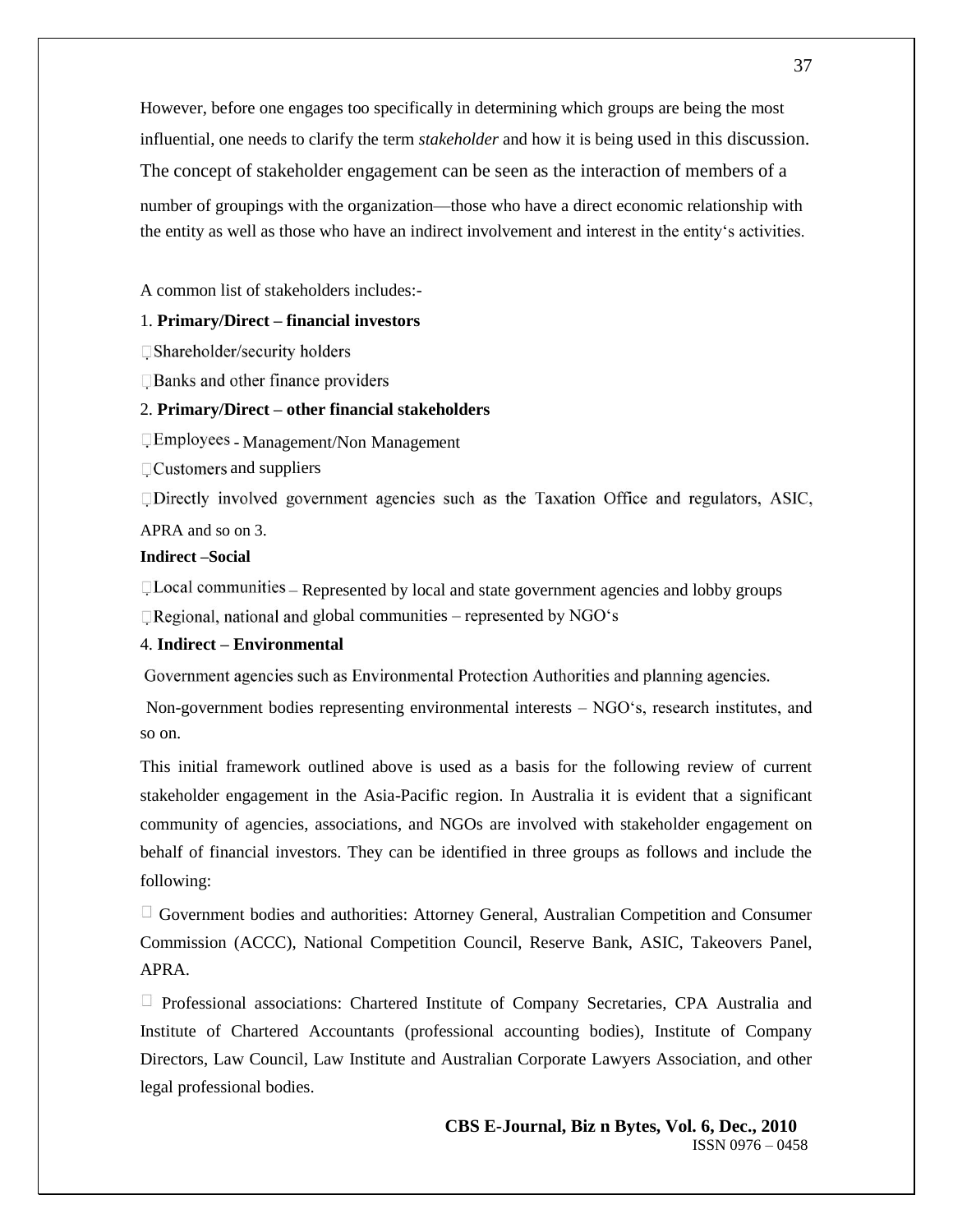$\Box$  Securities and exchange organizations: Australian Stock Exchange (ASX), Financial Markets Association, Independent Shareholder Services, Investment & Financial Services Association. Most of these groups have secretariats, boards, or committees of management and extensive groups of managers and employees. They significantly influence the way corporate governance is perceived and practiced in Australia and have significant impact in terms of stakeholder engagement.

They have protocols, standards and codes that clarify how they support their clients or members and their relationships with corporations in Australia. The growth of entities involved in financial stakeholder engagement has been fostered by increasing shareholding participation through direct shareholdings and through superannuation funds. As the average age of Australians rises and the government limits the amount of and eligibility for age pensions, increasing numbers have become interested in saving for retirement and are doing so through direct investment in shares, through share purchasing in self-managed superannuation funds and through contributions to superannuation funds. This body guides corporate governance through its recommendations on corporate governance practice (IFSA, 2004). The IFSA corporate governance guide was one of the first major documents in Australia to extensively recommend corporate governance principles in Australia. In the other countries, the issue of stakeholder engagement with the primary investor groups seems to have a shorter history and is less clearly identified. In India, community- and state-based investor associations and NGOs have emerged recently and are likely to become influential at state and federal control levels, as financial markets grow.

Since independence and arguably up until the early 1990s, the central government in India has had a strong influence over the economy and kept tight control over capital markets. There was substantial government control over investment, and consequently state-owned enterprises were major asset managers in India. This factor, alongside a close-knit framework of family-based enterprise management, has meant investor activism is a relatively new phenomenon in India. One body, representing the fund management industry, the Association of Mutual Funds in India (AMFI) is dedicated to developing the Indian Mutual Fund Industry on professional, healthy and ethical lines and to enhance and maintain standards in all areas with a view to protecting and promoting the interests of mutual funds and their unit holders. (AMFI, 2004)

Ethics and standards are clearly a concern for AMFI. According to its AMFI Web site, it is closely associated with the Securities and Exchange Board (SEBI) and seeks to ensure its members maintain high standards. It is not clear from its Web site that it has a direct involvement in the governance arena, unlike IFSA in Australia. As noted above, SOEs are a key issue in stakeholder engagement in India. State-owned banks and financial institutions have direct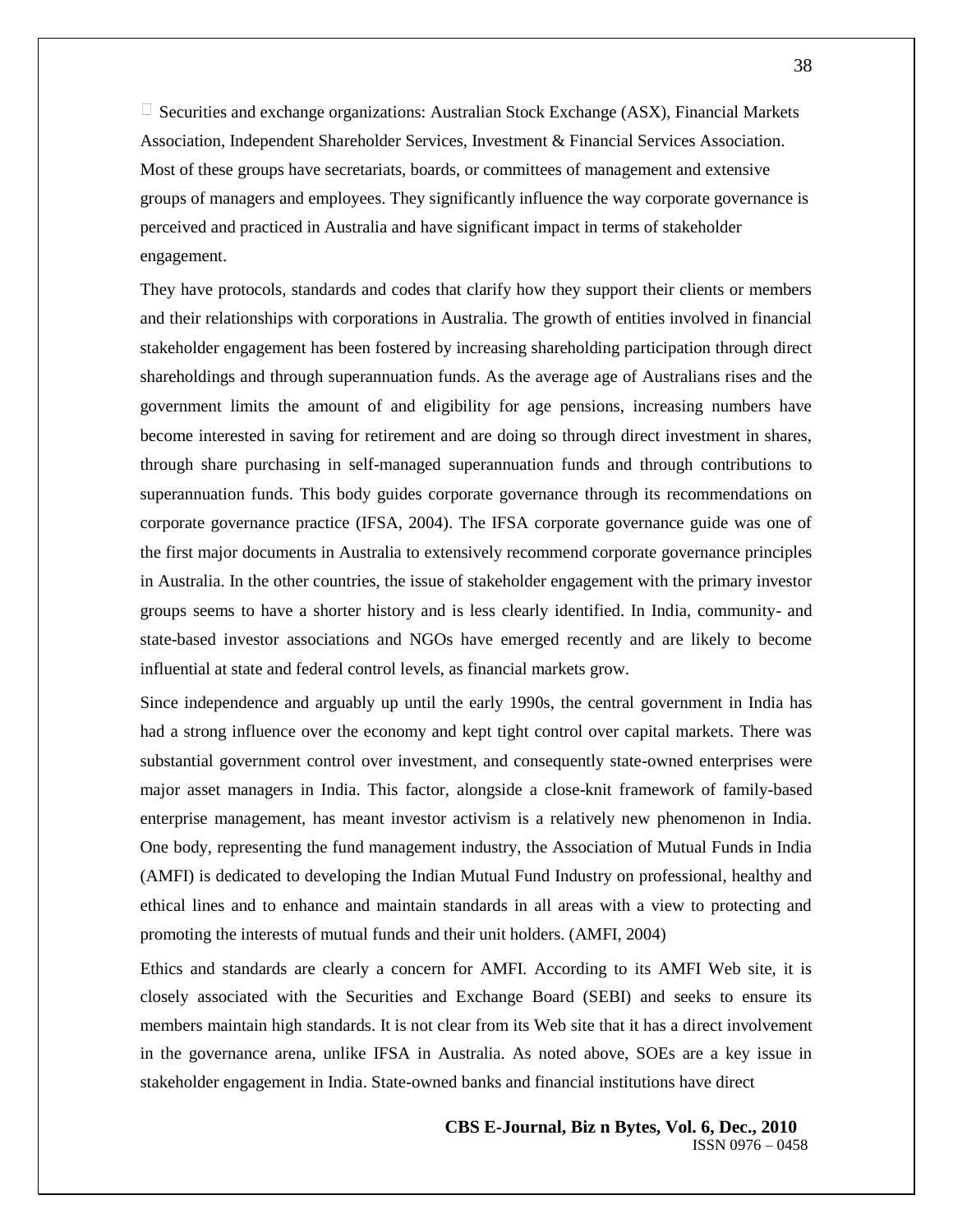investment in many SOEs. Unit Trust of India, the government-managed fund, looks after a large proportion of the funds under management in India. Social objectives such as poverty alleviation, employment, food production, and distribution create significant tensions relating to the governance of such entities.

The influence of government as an owner and stakeholder in India, either directly or through the public sector banking and finance industry, is complicated by this factor (Reddy, 2004).

In China, there is less evidence of representative bodies supporting financial stakeholders. Prime reliance seems to be focused on government- initiated codes, such as that created by the CSRC, as noted above. Much of the regulation in China is aimed at protecting minority shareholders and ensuring the corporation is not used by —some controlling shareholders \_as their own little ATM machines' ‖ (Asian Corporate Governance Association, 2003a; Reddy, 2004). Thus, the key concern about ethics is protection of the financial interests of shareholders from unscrupulous controlling shareholders.

**Other Direct Stakeholders Employees-** In Australia, employees traditionally have been represented by trade unions and professional associations. The Sunshine Harvester Case in 1907 helped establish the principles of a basic wage and a centralized arbitration and conciliation system that lasted for some 90 years (Australian Council of Trade Unions [ACTU], 2004). It underpinned the power of the union movement that has only diminished in the past decade with the impact of globalization and enterprise bargaining. The union movement is still strong and has become involved in corporate governance issues, through member-based superannuation funds and links with shareholder association activities. Professional associations likewise often are concerned with corporate behavior and act on behalf of members to pressure senior managers, boards, and owners to act legally and ethically.

**Indirect Stakeholders—Social Local communities-** In Australia, local community stakeholder engagement could take place in a number of ways. Local government departments are likely to have an interest in businesses located in their regions. Planning and industry policy departments will administer regulations relating to building construction, harmonization with existing infrastructure, and integration with local services. Such departments are likely to manage stakeholder engagement via community engagement projects, discussion groups, and in other ways, especially if there are major potential conflicts likely to emerge.

In India and China, with considerably more economic and demographic pressure on the environment, the trends are the same but this impact different. A decade ago, economic growth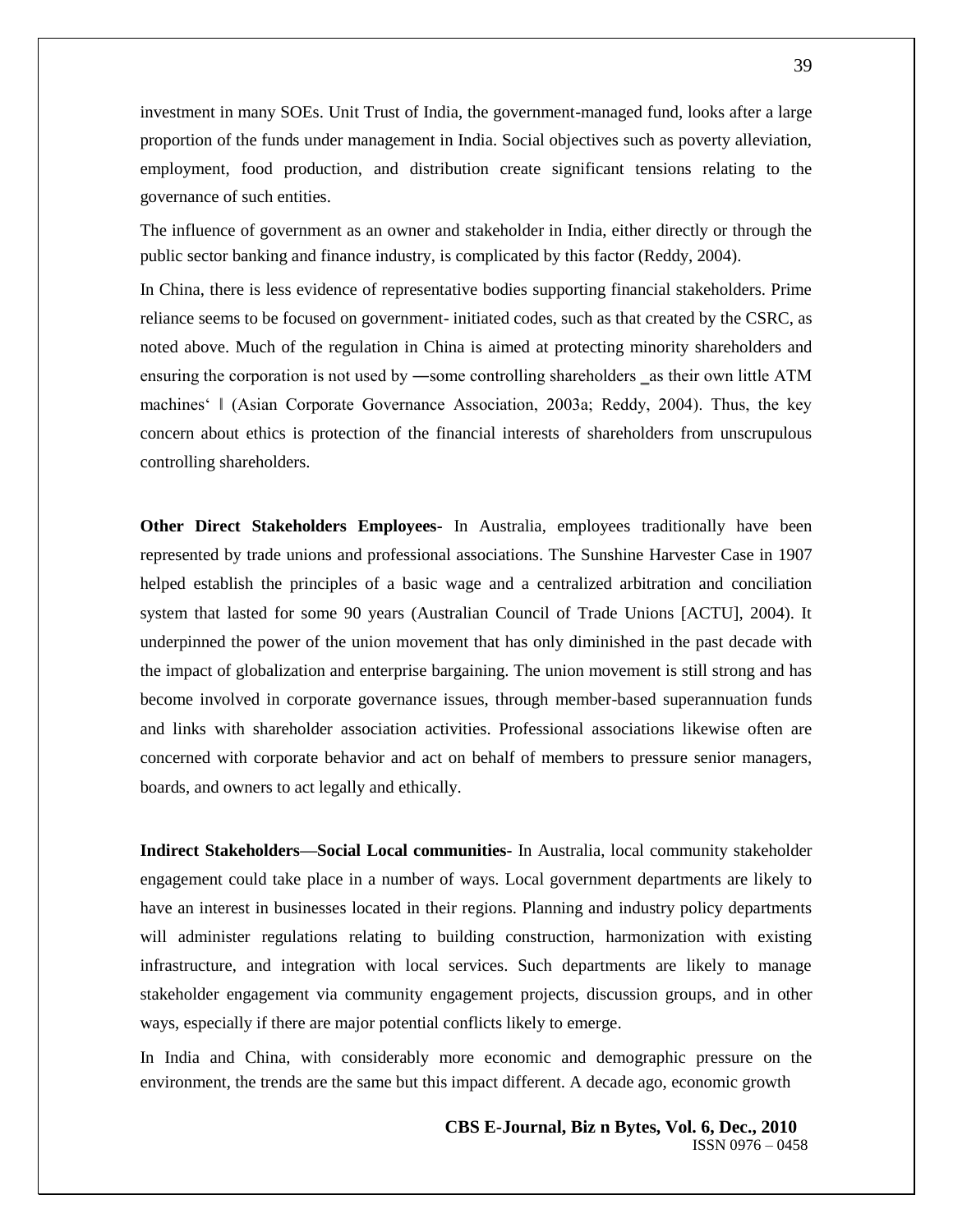was seen as paramount and government agencies' work was directed primarily toward this. Today, things seem to have changed—concerns for the environment are growing as pollution, especially in cities, is increasing. Attitudes are changing, and government bodies' policies are likewise also changing. How extensive these changes are in terms of active engagement with corporations is hard to determine without further fieldwork research.

If we investigate the diversity of **European** corporate governance codes a little more in depth, we find further differences that are of importance for the corporate ethics discussion. Of particular interest in this context is the question that stakeholders are acknowledged and identified as having an interest in the firm (see Figure 4). This particularly depends on the committees responsible for issuing the corporate governance codes, that is, on the fact whether they are appointed by government departments, stock exchange bodies, or professional bodies. In addition, the stakeholder engagement in reality depends on law and the common national practice. Moreover, most codes follow the recommendations of the according OECD principles.

| <i><b>Issue</b></i>                       | <b>Entries</b> |
|-------------------------------------------|----------------|
| Code of ethics, ethical standards         |                |
| Cooperation, codetermination, partnership | 10             |
| Reports, dialogue, communication          |                |
| Wealth, prosperity, jobs                  | h              |
| Environmental protection                  | h              |
| Social responsibility                     |                |

## **Stakeholders in European Corporate Governance Codes**

As mentioned, the Swiss corporate governance code is the only one that exclusively identifies shareholders as stakeholders. The Dutch code, to the contrary, identifies shareholders, employees, whistleblowers, investors, suppliers, customers, government, and the civil society. In most of the European corporate governance codes, shareholders, customers, employees, suppliers, and creditors constitute the core of stakeholders. Depending on the function of the particular code, some of these stakeholders are then dropped or others added. An especially telling example is the Russian corporate governance code ―Corporate Governance is a term that encompasses a variety of activities connected with the management of companies. Corporate Governance affects the performance of economic entities and their ability to attract the capital required for economic growth‖ The Russian standard, therefore, belongs to the firm-oriented standards. It mentions the interests of all shareholders (thus, private and public shareholders), the benefit of the Russian economy as a whole and high ethical standards.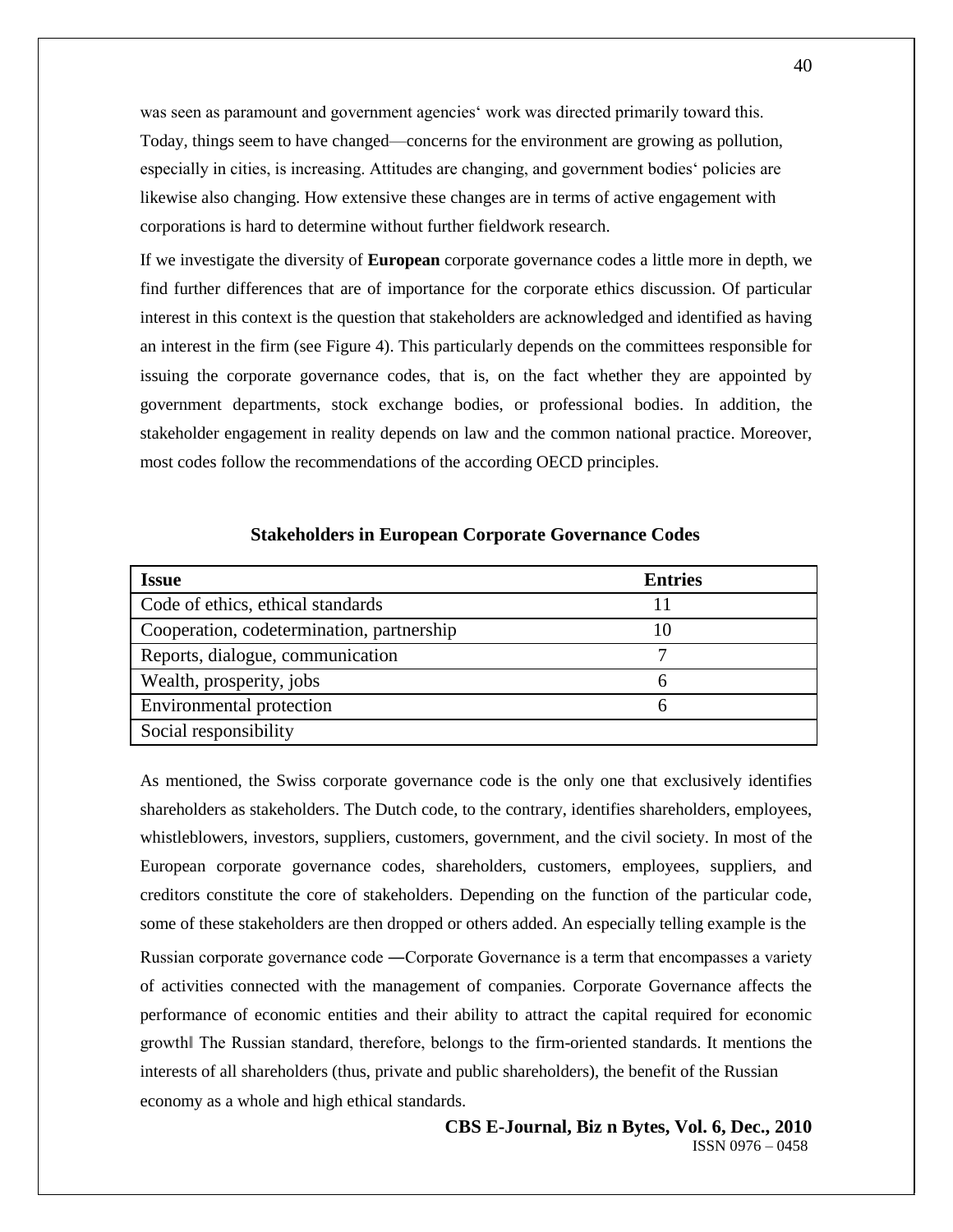However, no other stakeholders are identified. This is probably an expression, in cryptic form, of the orientation toward the state that Russian firms have. Coded as respect of the law and the social morale, it refers back to the socialist tradition. A further differentiation of corporate governance codes shows up via an analysis of the values mentioned in the corporate governance codes Shareholder-oriented codes emphasize the interests of owners, problems of incomplete Information, transparency, accountability, performance based remuneration, and sustained financial solidity. Stakeholder-oriented codes, on the other hand, have a wider frame of reference.

#### **The relevance and role of business ethics in corporate governance**

The national codes all emphasize the ethical nature of good corporate governance. Special emphasis is placed on the fact that good governance is based on a number of cardinal ethical values. Topping the list of the values that should be adhered to in good governance are the values of transparency, accountability, responsibility, and probity. These values should permeate all aspects of governance and be displayed in all actions and decisions of the board.

The various aspects of governance, such as board compilation and functioning, reporting, disclosure and risk management, are seen as instrumental in realizing these cardinal values of good governance. Besides these underlying values of corporate governance, mention is also made of specific moral obligations that the board of directors and the company should abide by. Prominent among these ethical obligations are ensuring that the company always act on high ethical standards so that the reputation of the company will be protected as well as respecting the rights of all shareholders, but particularly those of minority shareholders. In line with the inclusive model of governance that prevails in Africa, the duty to protect the human and other rights of all stakeholders enjoys prominence.

Stakeholders that are singled out for special protection are cultural or ethnic minorities, women, and children. The duty of the board and the company to look after the safety and health of its employees is also stressed. The emphasis on health is not surprising if one takes into account that, on average, 6,500 Africans die of AIDS-related illnesses per day (Pan-African Consultative Forum on Corporate Governance [PACFCG], 2001, p. 12). The detrimental impact of HIV and AIDS on business enterprises is well documented and poses a challenge that boards can hardly afford to ignore any longer.

Another obligation that commonly occurs in the national codes is the social responsibility of corporations. Given the prominence of local communities and society in general alluded to in the earlier section on stakeholder identification, this emphasis also does not surprise and form an integral part of an inclusive stakeholder model of corporate governance.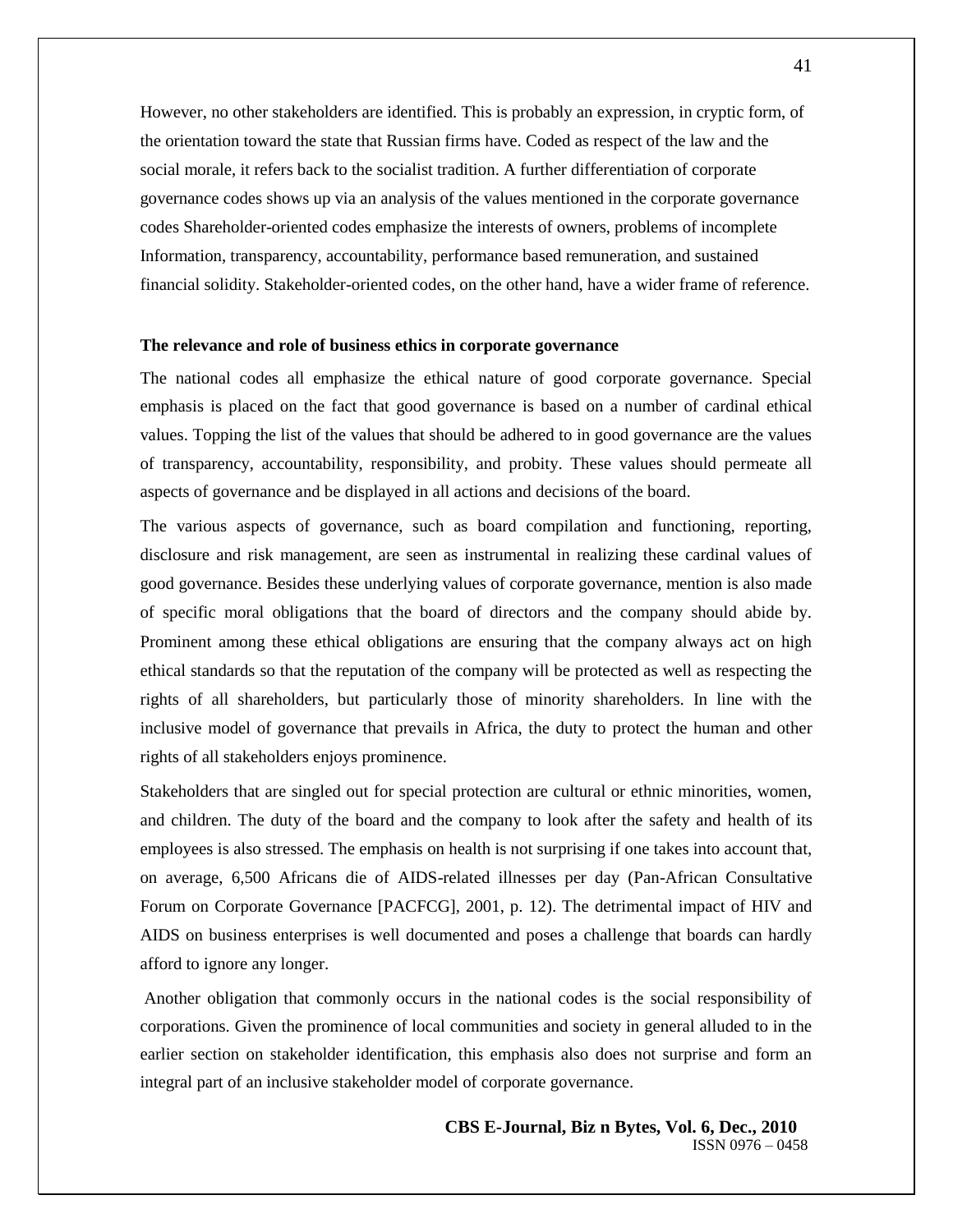After the recent exposure of corporate malpractices, many companies are more prepared to engage with ethics as part of their corporate governance reform. Companies may bring in directors from outside to sit on their ethics committees or appoint experts in business ethics from outside the company to be members of the ethics committee. They start to manage their ethics more actively, through ethics officers, ethics communication systems, and ethics training Programs. Some companies emphasize the improvement of transparency and accountability by establishing a code of conduct.

In **Japan,** there are some companies that have the tendency to be embroiled in scandals repeatedly. The Mitsubishi Motors Corporation (MMC), for example, was embroiled in a scandal in 1997 when it was disclosed that it paid a third party who illegally —fixed shareholder meetings. In 2000, it was brought to light that MMC managed for years to cover up defects in cars. After that revelation, a business ethics program was introduced, but MMC still refrained from electing independent directors to its board. The program that was introduced included a code of conduct, an ethics committee, and an ethics help-line. In 2004, however, Mitsubishi Fuso Truck & Bus Corporation, which was separated from MMC in 2003, once more became embroiled in another scandal. Nowadays, the top management of most companies has a commitment to business ethics. They recognize that it is important for their business to be perceived as trustworthy by consumers. They understand what their stakeholders require from their business and they seem to be well acquainted with procedures to be taken to reinforce the business ethics of their organizations.

The main business ethics issue, from a corporate governance perspective, is the establishment of systems that manage ethical concerns and establish control procedures that seek to enhance business integrity and ethical conduct. One can reflect on ethics and governance from two perspectives in the context of cross-country comparisons. First, how have various approaches to governance implicitly or explicitly focused on improving ethics in organizations? Second, how do social or organizational culture factors influence how best practice models work in different cultural settings? Do ethics drive governance or governance drive ethics? Although these two concepts may be interrelated, they do identify a number of significant and different issues. It is not possible to cover the full gamut of ethics and governance concerns in a brief inter country comparison. Consequently, a number of issues that are important considerations for the four countries involved are highlighted. The protection of the less powerful stakeholders is an issue, with different perspectives, for all countries reviewed. In China and India, the minority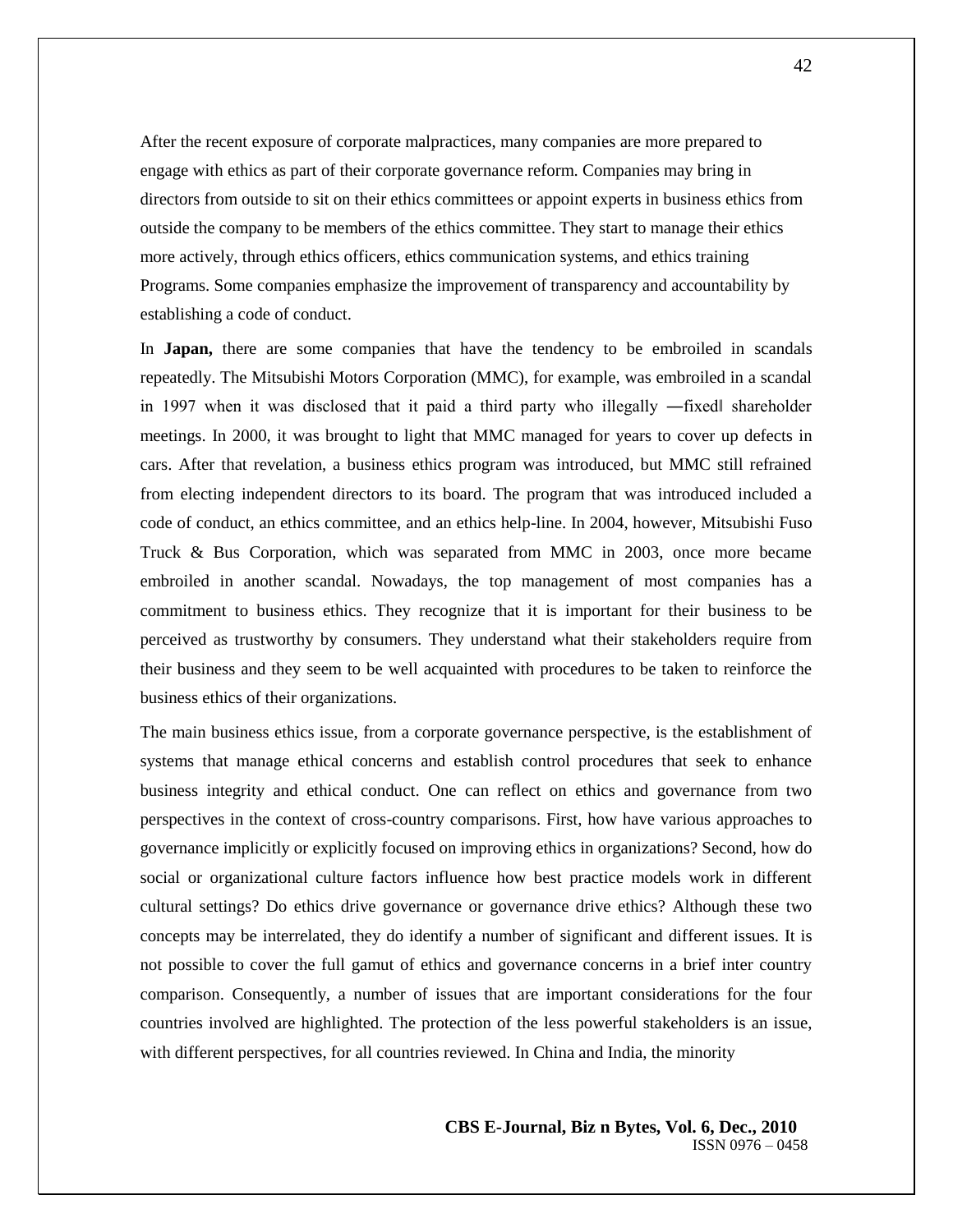shareholder is openly acknowledged as a potentially so-called endangered species in reports on corporation governance and in new codes (Balasubrumanian 2004; IFF Report, 2004).

In Australia, the prime concern to be addressed is that the dominant shareholders, directors, or senior executives will maintain control to serve their personal interests. In China, a number of sections in their new code directly note this concern, advising controlling shareholders that they owe a duty of good faith toward the listed company and other shareholders. The Code also requires related party transactions to be properly, ethically, and transparently managed—a clear Reference to the controlling shareholder's capability to manage the company inappropriately

(CSRC, 2002, chaps. 1 and 2). The Code implies that a relatively simple set of principles can be outlined that will guide the controlling shareholders' behavior. In the other countries, the emphasis on protection focuses on independence, transparency, and audits. This approach to governance suggests that minority interests can best be protected by having an independent voice on the board that will offset the potential for unethical behavior by those in control. In India, one can posit, given the limited capacity for legal enforcement, the strength of individual integrity of independent directors is being sought. In addition, one can suggest that the personal values of individuals acting as, or on behalf of, the controlling shareholders are often openly appealed to.

In Australia, the strength of the legal process has reinforced the notions of fiduciary duties of directors especially in the past 20 years. In this period, a number of changes to corporate law and decisions in courtrooms have significantly sharpened directors' awareness of these issues.

Recent corporate failures such as One-Tel, HIH, and Harris Scarfe have all led to either commissions of inquiry, law reform amendments, and court cases whose judgments are likely to reconfirm or extend directors' responsibilities (Australian Corporate Governance Association,

2004). In this environment, governance practices that lead to more ethical behavior have been reinforced by law. Today, the potential for Australian directors to incur legal liability is high, as shown by the recent litigation arising from the collapse of HIH (Australian Corporate Governance, 2004; Lipton, 2003; see also ASIC v. Adler, 2002). Social pressure to —do the right thing‖ is also growing as business commentators and the media have voyeuristically enjoyed the chance to highlight the unethical behavior of senior executives, especially when they appear to be overpaid at the same time (Arbouw, 2001).

In India, the inability of the legal system to effectively prosecute suggests that this issue is less likely to be driven by regulation and enforcement than by personal values and an inner sense of concern for ethics (Singhvi, 2004). This pressure comes via the business media as well as active business professional groups such as the Confederation of Indian Industry and the accounting and commercial law communities. The NGO movement is also a significant force in India. In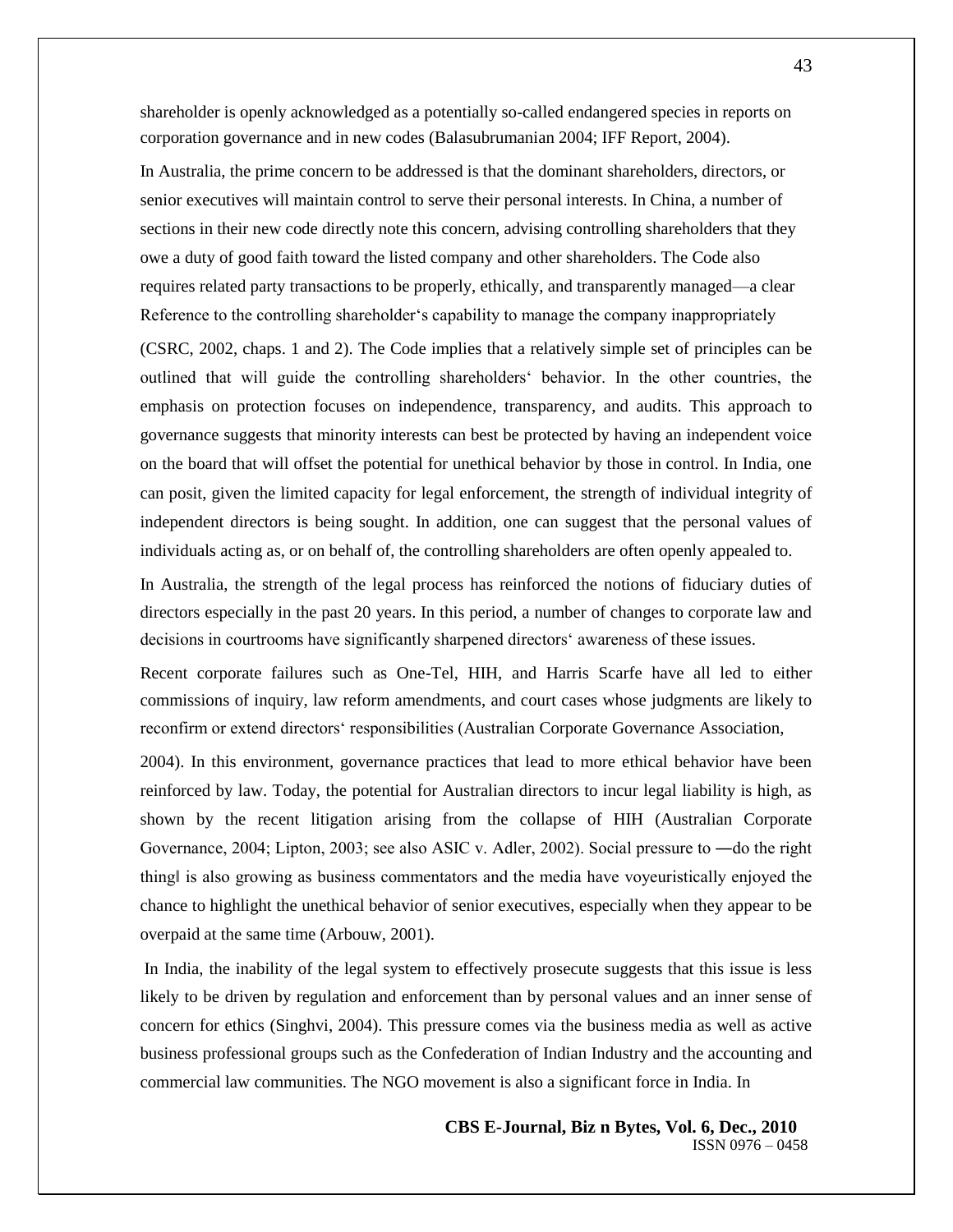summary, stakeholder pressure and a strong, often spiritually based, personal value system support good governance principles aimed at protecting minority interests.

In China, and to a lesser extent Singapore, one might suggest these ethical issues, honesty, due care, and diligence rely more on culture and less on governance regimes supported by a strong legal system enforcing compliance. The ability of senior executives and directors to appropriately deal with potential conflicts of interest is ethical issue governance models seek to address. In Australia, statute and case law, codes of conduct and ASX guidelines address this issue to a greater or lesser extent. Statutory duties in this regard are spelled out in sections of the Corporations Act. Disclosure and other statutory obligations are mandatory. In China, the Code addresses this concern, primarily from the perspective of related party transactions and duties of good governance for directors. In India, task force reports in the past 5 years have emphasized the need for greater disclosure, reflecting on related-party transactions in particular. The development of draft codes and the move toward more stringent listing regulations and corporate law are likely to incorporate this concern. However, it is not as specifically regulated in any of the other countries as in Australia. In all countries, disclosure is emphasized as a way of managing this concern. It suggests open acknowledgement of a conflict of interest will limit the potential negative impact.

In the nut shell, corporate governance carries great depth of meaning. To most people, it means the way a company manages its business, in a manner that is accountable and responsible to someone—usually the shareholders. In a broad sense, responsibility and accountability are seen to be to broader audiences that also include the company's other stakeholders such as employees, suppliers, customers, and the local community. It suggests ethics and morals, as well as the best practices. Corporate Governance issues are receiving greater attention in both developed and developing countries as a result of the increasing recognition that a firm's corporate governance affects both its economic performance and its ability to access long-term, low-cost investment capital. Numerous high-profile cases of corporate governance failure have focused the minds of governments, companies and the general public on this issue.

#### **REFERENCES:-**

1. Kaler, J. (1999) ‗What's the Good of Ethical Theory?', *Business Ethics* 8: 206–13.

2. Kaler, J. (2000) ‗Reasons to Be Ethical: Self-interest and Ethical Business', *Journal of Business Ethics* 27: 161–73.

3. Kant, I. (1952) ‗Fundamental Principles of the Metaphysics of Morals', in W. D.